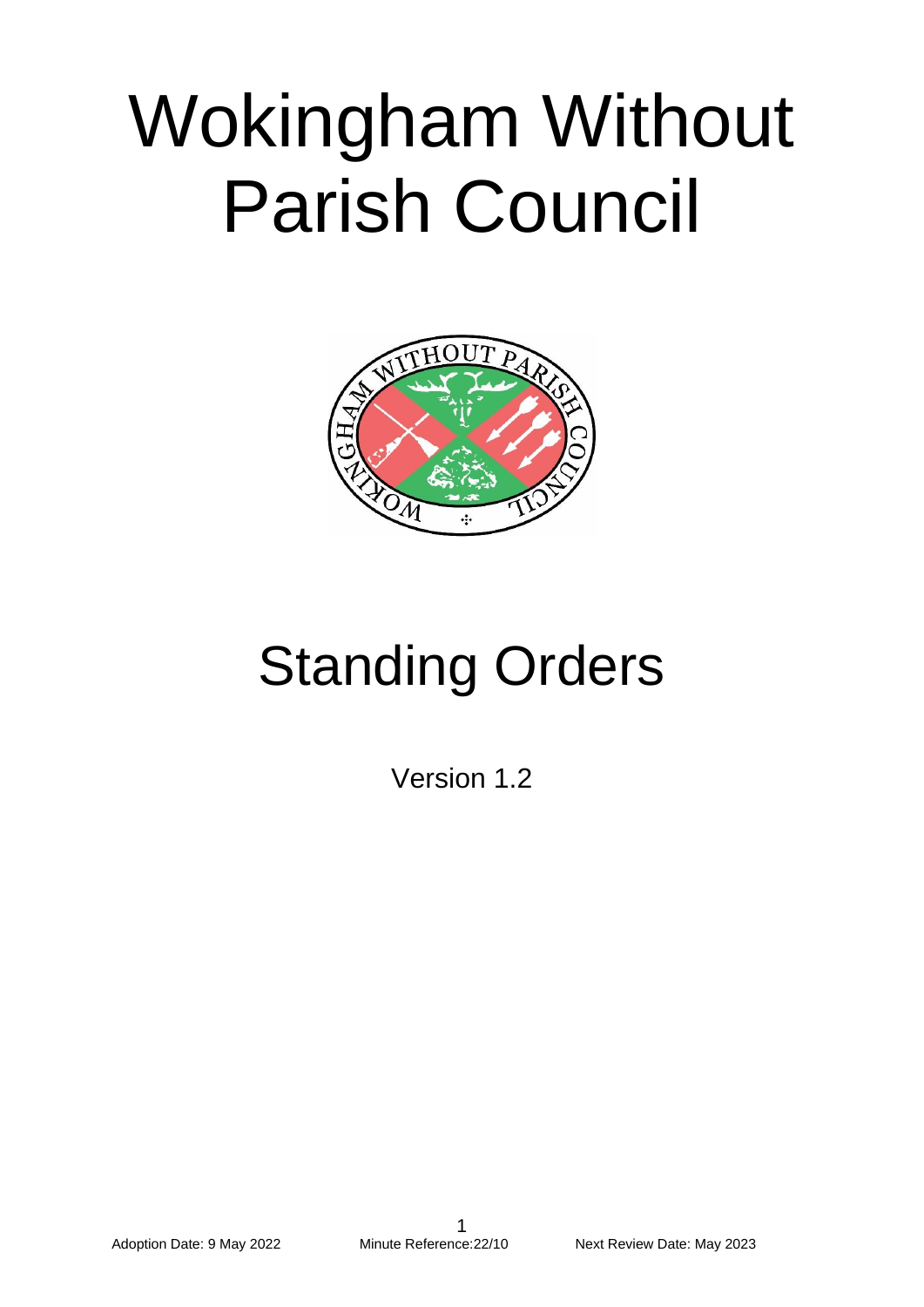| Item           | <b>Title</b>                                                         | Page |
|----------------|----------------------------------------------------------------------|------|
| 1              | Rules of debate at meetings                                          | 3    |
| $\overline{2}$ | Disorderly conduct at meetings                                       | 4    |
| 3              | Meetings generally                                                   | 5    |
| $\overline{4}$ | Committees and sub-committees                                        | 7    |
| 5              | Ordinary council meetings                                            | 8    |
| 6              | Extraordinary meetings of the council, committees and sub-committees | 10   |
| $\overline{7}$ | Previous resolutions                                                 | 10   |
| 8              | Voting on appointments                                               | 10   |
| 9              | Motions for a meeting that require written notice to be given to the | 11   |
|                | Proper Officer                                                       |      |
| 10             | Motions at a meeting that do not require written notice              | 11   |
| 11             | Management of information                                            | 12   |
| 12             | <b>Draft minutes</b>                                                 | 12   |
| 13             | Code of conduct and dispensations                                    | 13   |
| 14             | Code of conduct complaints                                           | 14   |
| 15             | Proper Officer                                                       | 14   |
| 16             | Responsible Financial Officer                                        | 15   |
| 17             | <b>Accounts and Account Statements</b>                               | 16   |
| 18             | Financial controls and procurement                                   | 16   |
| 19             | Handling staff matters                                               | 18   |
| 20             | Responsibilities to provide information                              | 18   |
| 21             | Responsibilities under data protection legislation                   | 19   |
| 22             | Relations with the press and media                                   | 19   |
| 23             | Execution and sealing of legal deeds                                 | 19   |
| 24             | Communication with district and county or unitary councillors        | 19   |
| 25             | Restrictions on councillor activities                                | 20   |
| 26             | Standing orders generally                                            | 20   |
|                |                                                                      |      |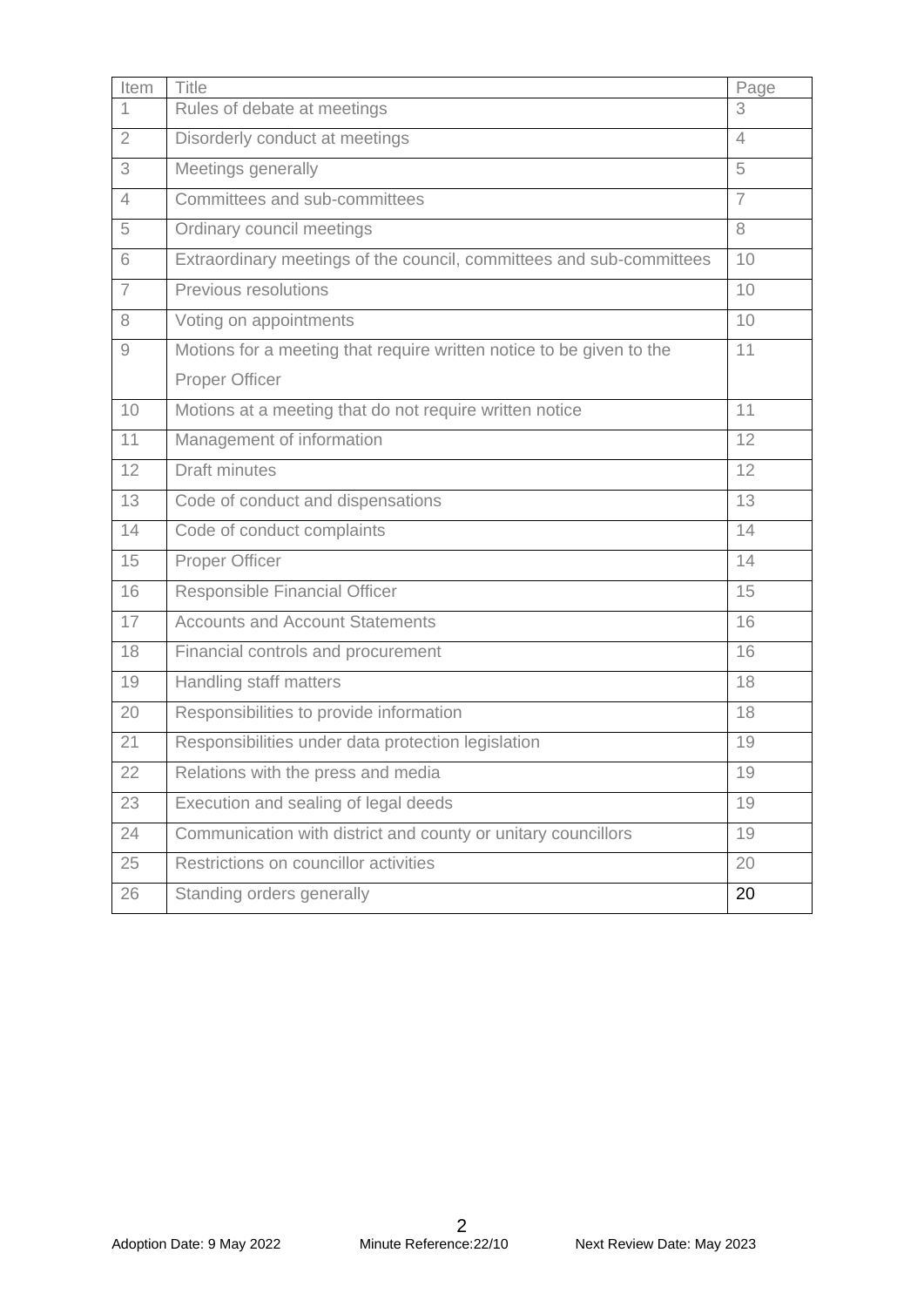#### **INTRODUCTION**

These standing orders are based on the 2018 update to the National Association of Local Councils (NALC) model standing orders contained in "Local Councils Explained" by Meera Tharmarajah (© 2013 NALC). This publication containers new model standing orders which reference new legislation introduced after 2013 when the last model standing orders were published.

Existing Wokingham Without Parish Council Standing Orders have been incorporated and added to the NALC model in the appropriate sections.

#### **HOW TO USE STANDING ORDERS**

Standing orders are the written rules of a local council. Standing orders are essential to regulate the proceedings of a meeting. A council may also use standing orders to confirm or refer to various internal organisational and administrative arrangements. The standing orders of a council are not the same as the policies of the council but standing orders may refer to them.

Local councils operate within a wide statutory framework. NALC model standing orders incorporate and reference many statutory requirements to which councils are subject. It is not possible for the model standing orders to contain or reference all the statutory or legal requirements which apply to local councils. For example, it is not practical for model standing orders to document all obligations under data protection legislation. The statutory requirements to which a council is subject apply whether or not they are incorporated in a council's standing orders.

The model standing orders do not include model financial regulations. Financial regulations are standing orders to regulate and control the financial affairs and accounting procedures of a local council. The financial regulations, as opposed to the standing orders of a council, include most of the requirements relevant to the council's Responsible Financial Officer.

**Standing orders that are in bold type contain legal and statutory requirements.**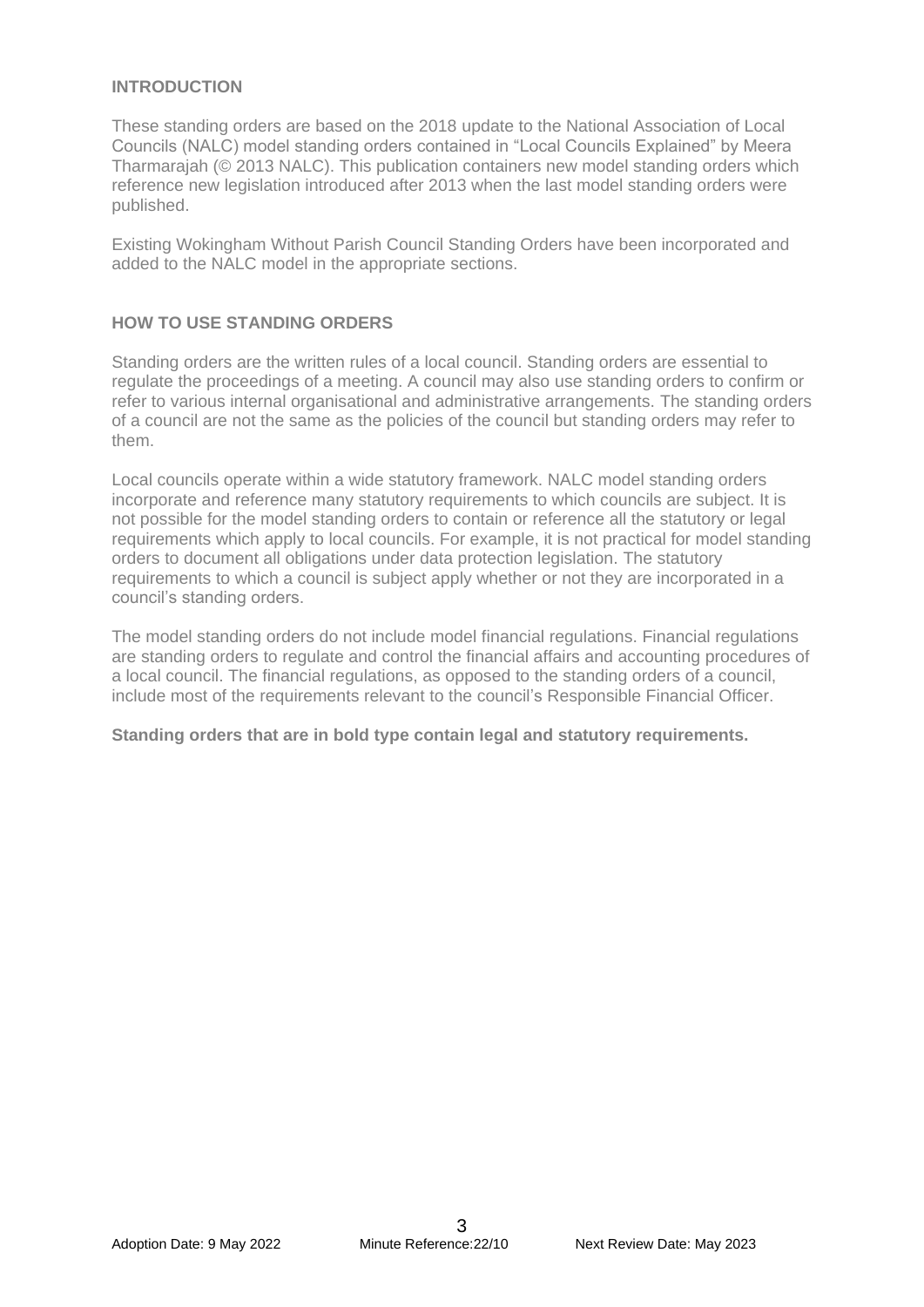## **1. Rules of debate at meetings**

- a Motions on the agenda shall be considered in the order that they appear unless the order is changed at the discretion of the chairman of the meeting.
- b A motion (including an amendment) shall not be progressed unless it has been moved and seconded.
- c A motion on the agenda that is not moved by its proposer may be treated by the chairman of the meeting as withdrawn.
- d If a motion (including an amendment) has been seconded, it may be withdrawn by the proposer only with the consent of the seconder and the meeting.
- e An amendment is a proposal to remove or add words to a motion. It shall not negate the motion.
- f If an amendment to the original motion is carried, the original motion (as amended) becomes the substantive motion upon which further amendment(s) may be moved.
- g An amendment shall not be considered unless early verbal notice of it is given at the meeting and, if requested by the chairman of the meeting, is expressed in writing to the chairman.
- h A councillor may move an amendment to his own motion if agreed by the meeting. If a motion has already been seconded, the amendment shall be with the consent of the seconder and the meeting.
- i If there is more than one amendment to an original or substantive motion, the amendments shall be moved in the order directed by the chairman of the meeting.
- j Subject to standing order 1(k) below, only one amendment shall be moved and debated at a time, the order of which shall be directed by the chairman of the meeting.
- k One or more amendments may be discussed together if the chairman of the meeting considers this expedient but each amendment shall be voted upon separately.
- l A councillor may not move more than one amendment to an original or substantive motion.
- m The mover of an amendment has no right of reply at the end of debate on it.
- n Where a series of amendments to an original motion are carried, the mover of the original motion shall have a right of reply either at the end of debate of the first amendment or at the very end of debate on the final substantive motion immediately before it is put to the vote.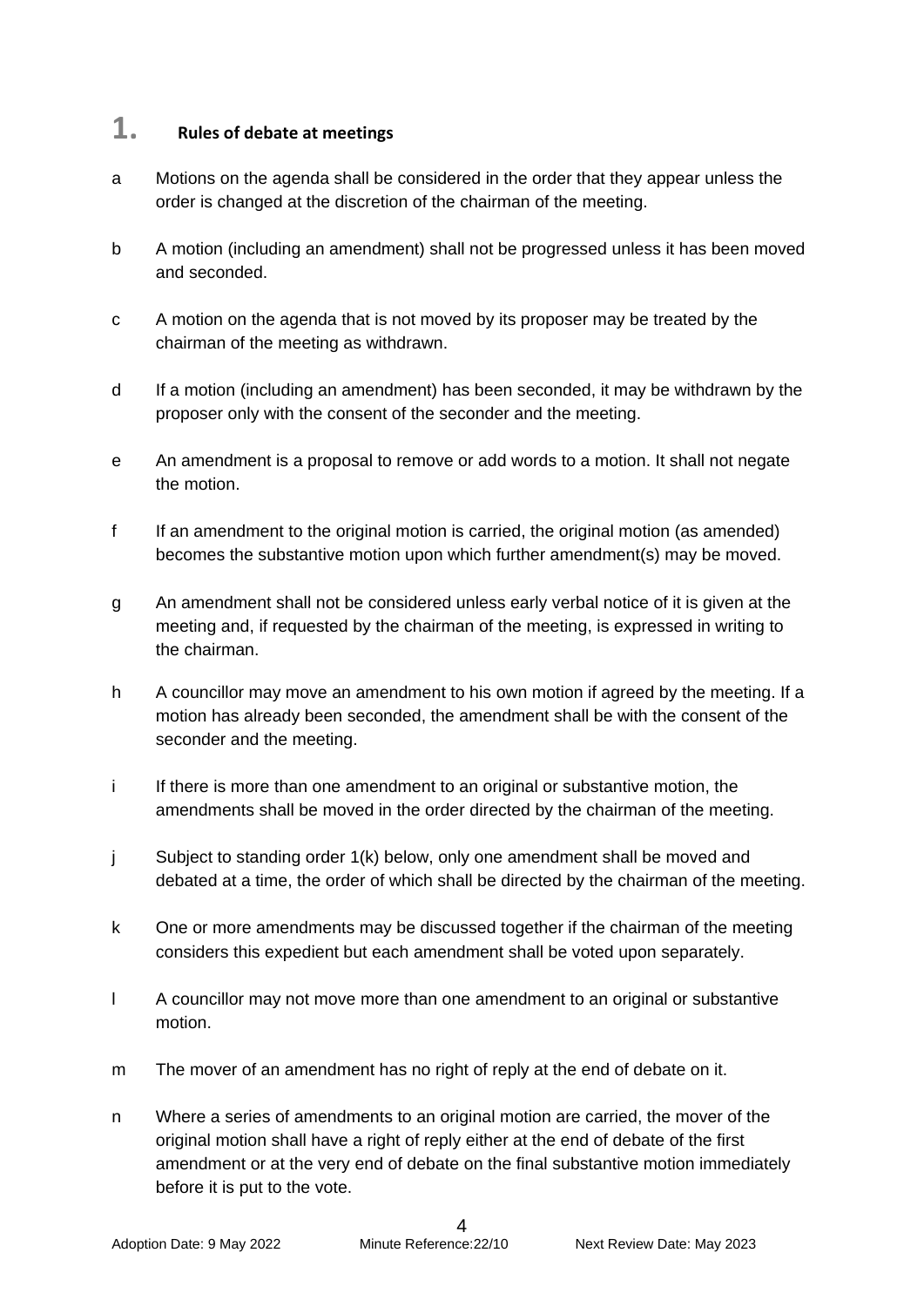- o Unless permitted by the chairman of the meeting, a councillor may speak once in the debate on a motion except:
	- i. to speak on an amendment moved by another councillor;
	- ii. to move or speak on another amendment if the motion has been amended since s/he last spoke;
	- iii. to make a point of order;
	- iv. to give a personal explanation; or
	- v. in exercise of a right of reply.
- p During the debate of a motion, a councillor may interrupt only on a point of order or a personal explanation and the councillor who was interrupted shall stop speaking. A councillor raising a point of order shall identify the standing order which s/he considers has been breached or specify the other irregularity in the proceedings of the meeting s/he is concerned by.
- q A point of order shall be decided by the chairman of the meeting and his/her decision shall be final.
- r When a motion is under debate, no other motion shall be moved except:
	- i. to amend the motion;
	- ii. to proceed to the next business;
	- iii. to adjourn the debate;
	- iv. to put the motion to a vote;
	- v. to ask a person to be no longer heard or to leave the meeting;
	- vi. to refer a motion to a committee or sub-committee for consideration;
	- vii. to exclude the public and press;
	- viii. to adjourn the meeting; or
	- ix. to suspend particular standing order(s) excepting those which reflect mandatory statutory requirements.
- s Before an original or substantive motion is put to the vote, the chairman of the meeting shall be satisfied that the motion has been sufficiently debated and that the mover of the motion under debate has exercised or waived his/her right of reply.
- t Excluding motions moved understanding order 1(r) above, the contributions or speeches by a councillor shall relate only to the motion under discussion and shall not exceed 5 minutes without the consent of the chairman of the meeting.

## **2. Disorderly conduct at meetings**

a No person shall obstruct the transaction of business at a meeting or behave offensively or improperly. If this standing order is ignored, the chairman of the meeting shall request such person(s) to moderate or improve their conduct.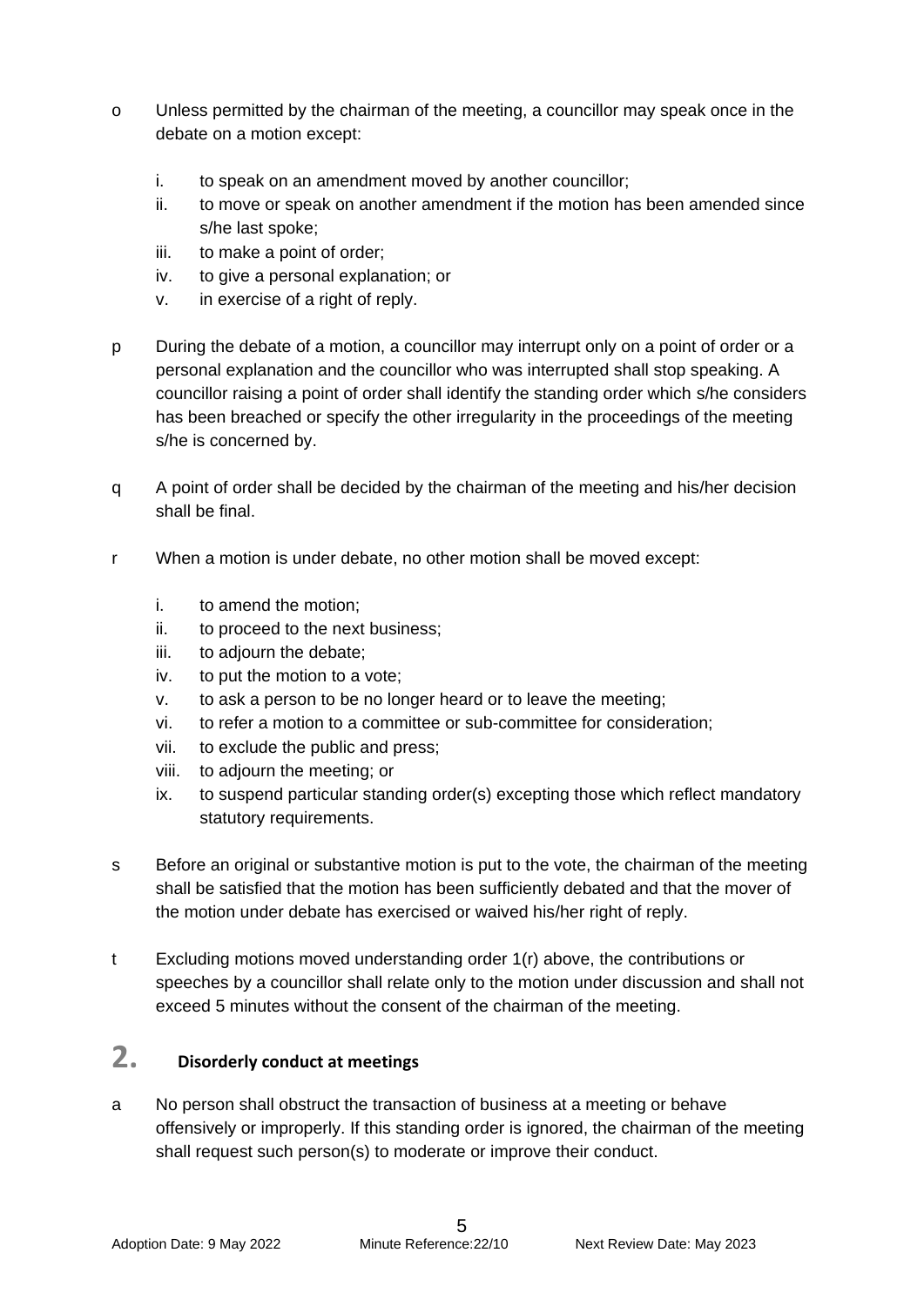- b If person(s) disregard the request of the chairman of the meeting to moderate or improve their conduct, any councillor or the chairman of the meeting may move that the person be no longer heard or excluded from the meeting. The motion, if seconded, shall be put to the vote without discussion.
- c If a resolution made under standing order 2(b) above is disobeyed, the chairman of the meeting may take such further steps as reasonably necessary to enforce it and/or s/he may adjourn the meeting.

## **3. Meetings generally**

 $\blacksquare$ 

a ka

- **Full Council meetings**
- **Committee meetings**
- Sub-committee meetings
- a **Meetings shall not take place in premises which at the time of the meeting are used for the supply of alcohol, unless no other premises are available free of charge or at a reasonable cost.**
- $\blacksquare$ b **The minimum three clear days for notice of a meeting does not include the day on which notice was issued, the day of the meeting, a Sunday, a day of the Christmas break, a day of the Easter break or of a bank holiday or a day appointed for public thanksgiving or mourning.**
- $\mathbb{R}^3$ c **The minimum three clear days' public notice for a meeting does not include the day on which the notice was issued or the day of the meeting unless the meeting is convened at short notice**
	- d **Meetings shall be open to the public unless their presence is prejudicial to the public interest by reason of the confidential nature of the business to be transacted or for other special reasons. The public's exclusion from part or all of a meeting shall be by a resolution which shall give reasons for the public's exclusion.**
	- e Members of the public may make representations, answer questions and give evidence at a meeting which they are entitled to attend in respect of the business on the agenda.
		- i. The chairman of the meeting shall not allow any question that is in their opinion:
			- i. Defamatory, frivolous, vexatious or offensive
			- ii. Requires the disclosure of exempt or confidential information
			- iii. Relates to complaints about individual councillors or officers.
	- f The period of time designated for public participation at a meeting in accordance with standing order 3(e) above shall not exceed 10 minutes unless directed by the chairman of the meeting.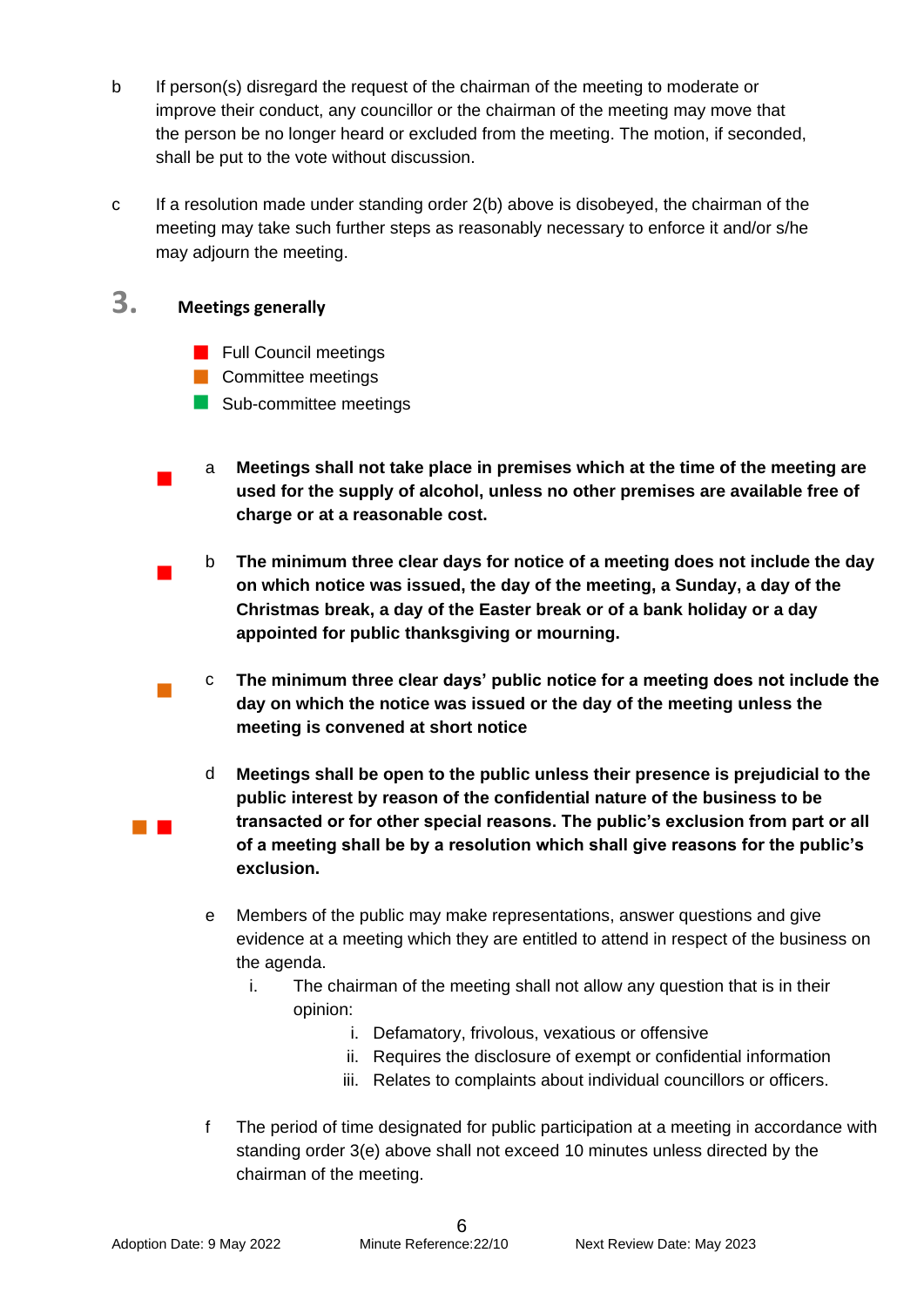- g Subject to standing order 3(f) above, a member of the public shall not speak for more than 3 minutes.
- h In accordance with standing order 3(e) above, a question shall not require a response at the meeting nor start a debate on the question. The chairman of the meeting may direct that a written or oral response be given
- i A person shall raise his/her hand when requesting to speak (except when a person has a disability or is likely to suffer discomfort). The Chairman of the meeting may at any time permit a person to be seated when speaking.
- j A person who speaks at a meeting shall direct his/her comments to the chairman of the meeting.
- k Only one person is permitted to speak at a time. If more than one person wants to speak, the chairman of the meeting shall direct the order of speaking.
- $\mathcal{L}_{\mathcal{A}}$ l **Subject to standing order 3(m), a person who attends a meeting is permitted to report on the meeting whilst the meeting is open to the public. To "report" means to film, photograph, make an audio recording of meeting proceedings, use any other means for enabling persons not present to see or hear the meeting as it takes place or later or to report or to provide oral or written commentary about the meeting so that the report or commentary is available as the meeting takes place or later to persons not present.** 
	- m **A person present at a meeting may not provide an oral report or oral commentary about a meeting as it takes place without permission**
	- n **The press shall be provided with reasonable facilities for the taking of their report of all or part of a meeting at which they are entitled to be present**.
	- o **Subject to standing orders which indicate otherwise, anything authorised or required to be done by, to or before the Chairman of the Council may in his/her absence be done by, to or before the Vice-Chairman of the Council**
	- p **The Chairman, if present, shall preside at a meeting. If the Chairman is absent from a meeting, the Vice-Chairman, if present, shall preside. If both the Chairman and the Vice-Chairman are absent from a meeting, a councillor as chosen by the councillors present at the meeting shall preside at the meeting.**
	- q **Subject to a meeting being quorate, all questions at a meeting shall be decided by a majority of the councillors or councillors with voting rights present and voting.**
	- r **The chairman of a meeting may give an original vote on any matter put to the vote, and in the case of an equality of votes may exercise his/her casting vote whether or not s/he gave an original vote.**

*See standing orders 5(h) and (i) below for the different rules that apply in the election of the Chairman of the Council at the annual meeting of the council.*

 $\mathcal{L}_{\mathcal{A}}$ 

 $\mathcal{L}_{\mathcal{A}}$ 

 $\overline{\phantom{a}}$ 

 $\blacksquare$ 

a pro

a da ka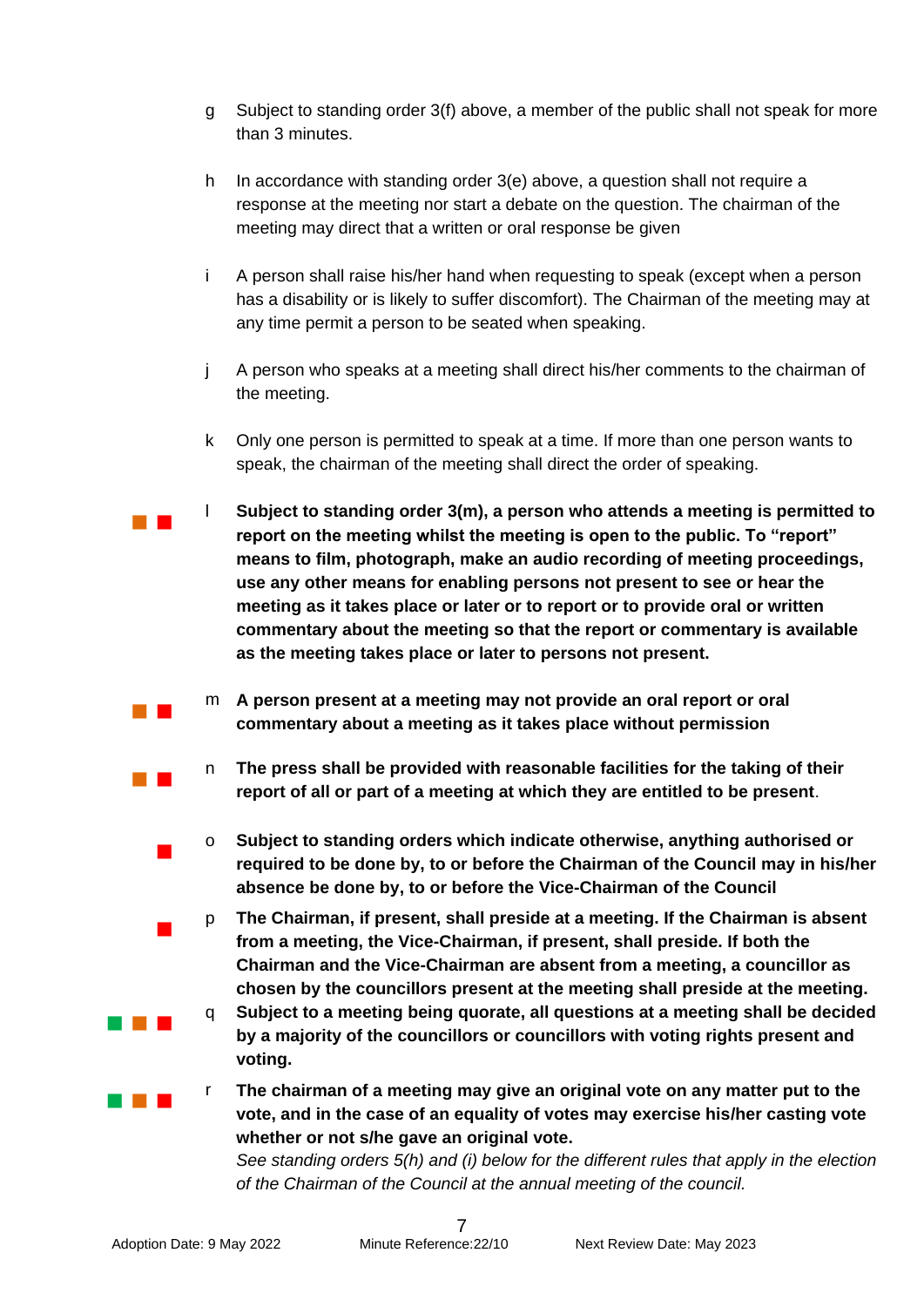s **Unless standing orders provide otherwise, voting on a question shall be by a show of hands. At the request of a councillor, the voting on any question shall be recorded so as to show whether each councillor present and voting gave his vote for or against that question.** Such a request shall be made before moving on to the next item of business on the agenda.

- t The minutes of a meeting shall include an accurate record of the following:
	- i. the time and place of the meeting;
	- ii. the names of councillors present and absent;
	- iii. interests that have been declared by councillors and non-councillors with voting rights:
	- iv. the grant of dispensations (if any) to councillors and non-councillors with voting rights;
	- v. whether a councillor or non-councillor with voting rights left the meeting when matters that they held interests in were being considered;
	- vi. if there was a public participation session; and
	- vii. the resolutions made.

 $\overline{\phantom{a}}$ 

 $\blacksquare$ 

 $\sim 10^{-1}$ 

- $\sim 10^{-1}$ u **A councillor or a non-councillor with voting rights who has a disclosable pecuniary interest or another interest as set out in the council's code of conduct in a matter being considered at a meeting is subject to statutory limitations or restrictions under the code on his/her right to participate and vote on that matter.**
	- v **No business may be transacted at a meeting unless at least one-third of the whole number of members of the council are present and in no case shall the quorum of a meeting be less than five.**

*See standing order 4d below for the quorum of a committee or sub-committee meeting.* 

- w **If a meeting is or becomes inquorate no business shall be transacted** and the meeting shall be closed. The business on the agenda for the meeting shall be adjourned to another meeting.
	- x A meeting shall not exceed a period of 2.5 hours.

#### **4. Committees and sub-committees**

- a **Unless the council determines otherwise, a committee may appoint a subcommittee whose terms of reference and members shall be determined by the committee.**
- b **The members of a committee may include non-councillors unless it is a committee which regulates and controls the finances of the council.**
- c **Unless the council determines otherwise, all the members of an advisory committee and a sub-committee of the advisory committee may be noncouncillors.**
- d The quorum of a meeting of a committee shall be no less than three.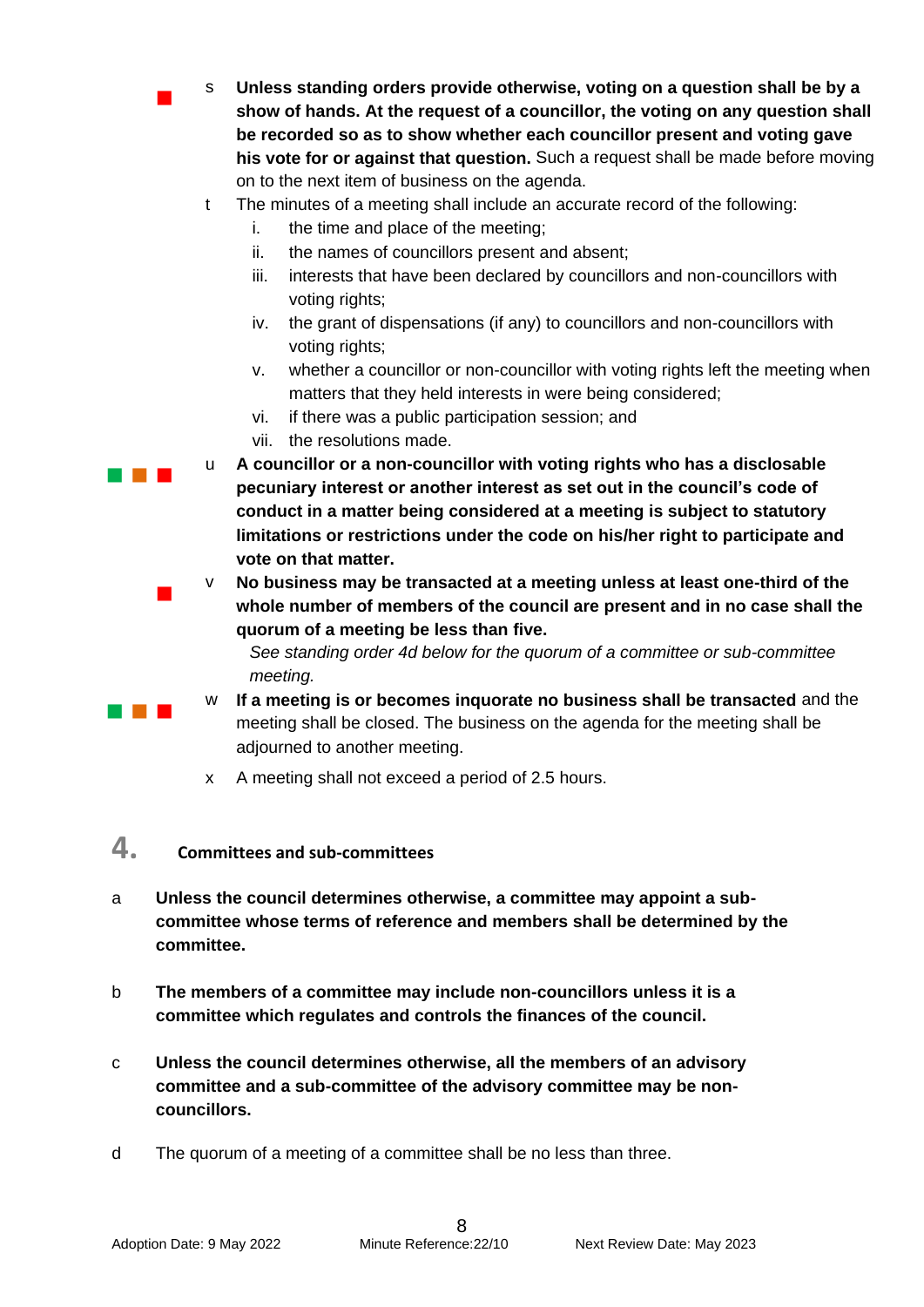- e The council may appoint standing committees or other committees as may be necessary, and:
	- i. shall determine their terms of reference;
	- ii. shall permit a committee, other than in respect of the ordinary meetings of a committee, to determine the number and time of its meetings;
	- iii. shall, subject to standing orders 4(b) and (c) above, appoint and determine the terms of office of members of such a committee;
	- iv. may, subject to standing orders 4(b) and (c) above, appoint and determine the terms of office of the substitute members to a committee whose role is to replace the ordinary members at a meeting of a committee if the ordinary members of the committee confirm to the Proper Officer 2 days before the meeting that they are unable to attend;
	- v. shall, after it has appointed the members of a standing committee, appoint the chairman of the standing committee;
	- vi. shall permit a committee other than a standing committee, to appoint its own chairman at the first meeting of the committee;
	- vii. may dissolve a committee or a sub-committee at any time.

## **5. Annual and Ordinary council meetings**

#### **Annual Council Meeting**

- **a In an election year, the annual meeting of the council shall be held on or within 14 days following the day on which the new councillors elected take office.**
- **b In a year which is not an election year, the annual meeting of a council shall be held on such day in May as the council may direct.**
- c **If no other time is fixed, the annual meeting of the council shall take place at 7.30pm.**
- d **In addition to the annual meeting of the council, at least three other ordinary meetings shall be held in each year on such dates and times as the council directs.**
- **e The first business conducted at the annual meeting of the council shall be the election of the Chairman and Vice-Chairman of the Council.**
- **f The Chairman of the Council, unless s/he has resigned or becomes disqualified, shall continue in office and preside at the annual meeting until his/her successor is elected at the next annual meeting of the council.**
- **g The Vice-Chairman of the Council, unless s/he resigns or becomes disqualified, shall hold office until immediately after the election of the Chairman of the Council at the next annual meeting of the council.**
- **h In an election year, if the current Chairman of the Council has not been re-elected**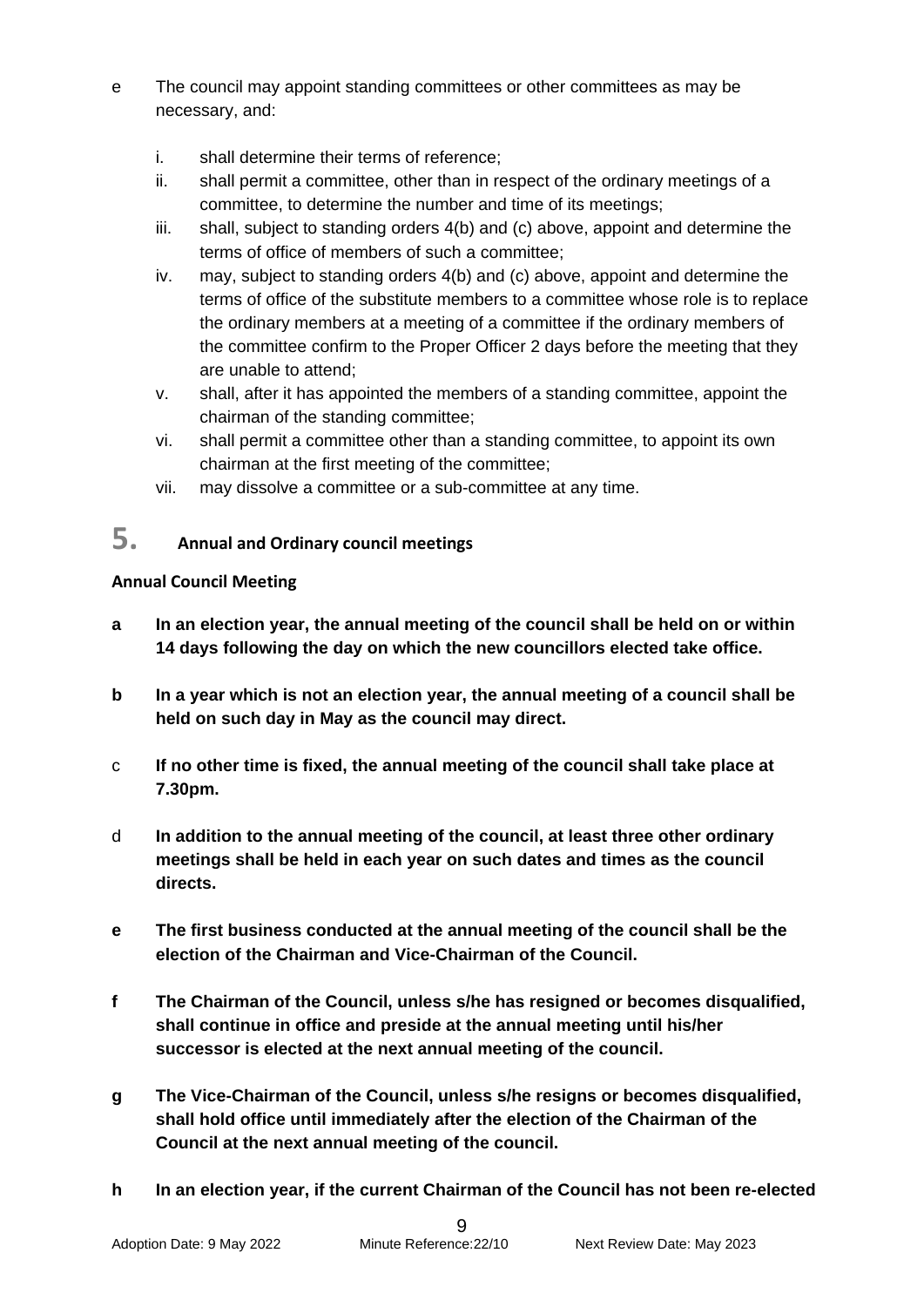**as a member of the council, s/he shall preside at the meeting until a successor Chairman of the Council has been elected. The current Chairman of the Council shall not have an original vote in respect of the election of the new Chairman of the Council but must give a casting vote in the case of an equality of votes.** 

- **i In an election year, if the current Chairman of the Council has been re-elected as a member of the council, s/he shall preside at the meeting until a new Chairman of the Council has been elected. S/he may exercise an original vote in respect of the election of the new Chairman of the Council and must give a casting vote in the case of an equality of votes.**
- j Following the election of the Chairman of the Council and Vice-Chairman of the Council at the annual meeting of the council, the business of the annual meeting shall include:
	- i. **In an election year, delivery by the Chairman of the Council and councillors of their acceptance of office forms unless the council resolves for this to be done at a later date**. **In a year which is not an election year, delivery by the Chairman of the Council of his acceptance of office form unless the council resolves for this to be done at a later date;**
	- ii. Confirmation of the accuracy of the minutes of the last meeting of the council;
	- iii. Receipt of the minutes of the last meeting of a committee;
	- iv. Consideration of the recommendations made by a committee;
	- v. Review of delegation arrangements to committees, sub-committees, staff and other local authorities;
	- vi. Review of the terms of reference for committees;
	- vii. Appointment of members to existing committees;
	- viii. Appointment of any new committees in accordance with standing order 4;
	- ix. Review and adoption of appropriate standing orders and financial regulations;
	- x. Review of arrangements, (including legal agreements) with other local authorities, not-for-profit bodies and businesses.
	- xi. Review of representation on or work with external bodies and arrangements for reporting back;
	- xii. In an election year, to make arrangements with a view to the council becoming eligible to exercise the general power of competence in the future;
	- xiii. Review of inventory of land and assets including buildings and office equipment;
	- xiv. Confirmation of arrangements for insurance cover in respect of all insured risks;
	- xv. Review of the council's and/or staff subscriptions to other bodies;
	- xvi. Review of the council's complaints procedure
	- *xvii.* Review of the council's policies, procedures and practices in respect of its obligations under Freedom of Information and Data Protection legislation *(see also standing orders 11, 20 and 21)*
	- xviii. Review of the council's policy for dealing with the press/media; and
	- xix. Review of the council's employment policies and procedures;
	- xx. Review of the council's expenditure incurred under s.137 of the Local Government Act 1972 or the general power of competence.
	- xxi. Determining the time and place of ordinary meetings of the council up to and including the next annual meeting of the council.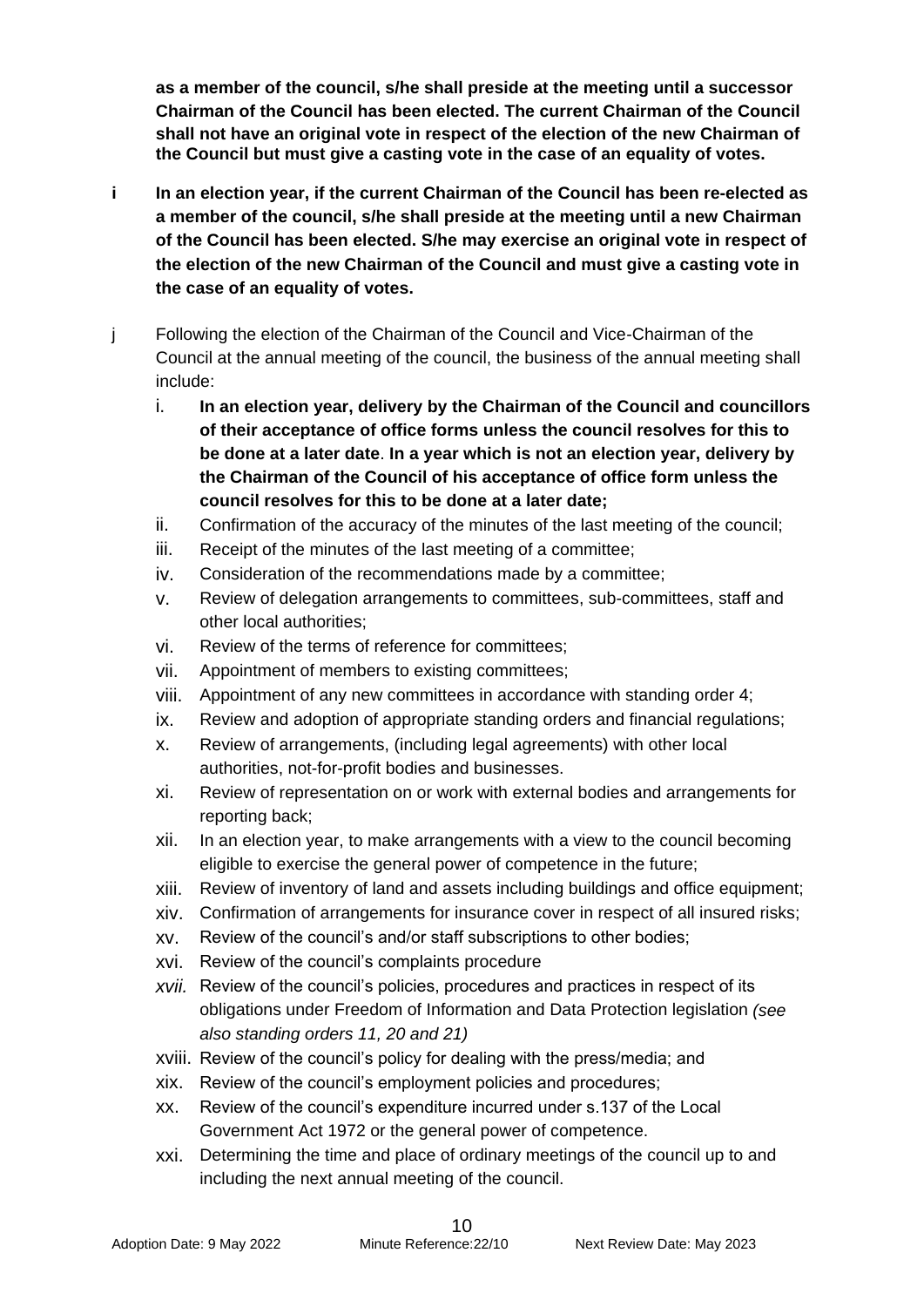- **6. Extraordinary meetings of the council and committees and sub-committees**
- **a The Chairman of the Council may convene an extraordinary meeting of the council at any time.**
- b **If the Chairman of the Council does not call an extraordinary meeting of the council within seven days of having been requested in writing to do so by two councillors, any two councillors may convene an extraordinary meeting of the council. The public notice giving the time, place and agenda for such a meeting shall be signed by the two councillors.**
- c The chairman of a committee may convene an extraordinary meeting of the committee at any time.
- d If the chairman of a committee does not call an extraordinary meeting within seven days of having been requested by to do so by two councillors, those councillors may convene an extraordinary meeting of a committee (or a sub-committee). The statutory public notice giving the time, venue and agenda for such a meeting must be signed by two councillors.

## **7. Previous resolutions**

- a A resolution shall not be reversed within six months except either by a special motion, which requires written notice by at least 6 councillors to be given to the Proper Officer in accordance with standing order 9, or by a motion moved in pursuance of the recommendation of a committee.
- b When a motion moved pursuant to standing order 7(a) has been disposed of, no similar motion may be moved within a further six months.

## **8. Voting on appointments**

a Where more than two persons have been nominated for a position to be filled by the council and none of those persons has received an absolute majority of votes in their favour, the name of the person having the least number of votes shall be struck off the list and a fresh vote taken. This process shall continue until a majority of votes is given in favour of one person. A tie in votes may be settled by the casting vote exercisable by the chairman of the meeting.

#### **9. Motions for a meeting that require written notice to be given to the Proper Officer**

a A motion shall relate to the responsibilities of the meeting which it is tabled for and in any event shall relate to the performance of the council's statutory functions, powers and obligations or an issue which specifically affects the council's area or its residents.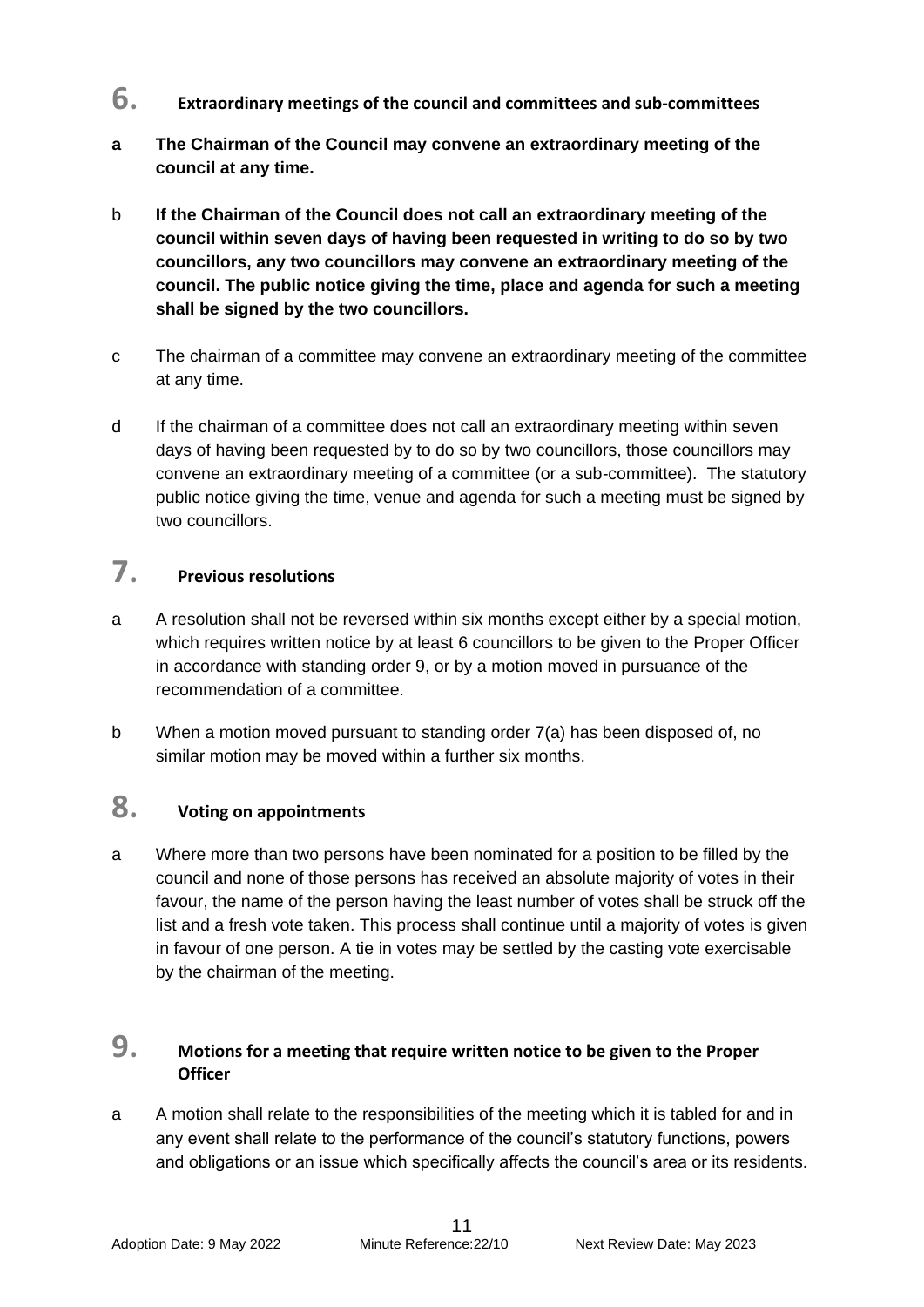- b No motion may be moved at a meeting unless it is on the agenda and the mover has given written notice of its wording to the Proper Officer at least seven clear days before the meeting. Clear days do not include the day of the notice or the day of the meeting.
- c The Proper Officer may, before including a motion on the agenda received in accordance with standing order 9(b), correct obvious grammatical or typographical errors in the wording of the motion.
- d If the Proper Officer considers the wording of a motion received in accordance with standing order 9(b) is not clear in meaning, the motion shall be rejected until the mover of the motion resubmits it, so that it can be understood, in writing, to the Proper Officer at least three clear days before the meeting.
- e If the wording or subject of a proposed motion is considered improper, the Proper Officer shall consult with the chairman of the forthcoming meeting or, as the case may be, the councillors who have convened the meeting, to consider whether the motion shall be included in the agenda or rejected.
- f The decision of the Proper Officer as to whether or not to include the motion on the agenda shall be final.
- g Motions received shall be recorded and numbered in the order they are received
- h Motions rejected shall be recorded with an explanation by the Proper Officer of the reason for their rejection.

## **10. Motions at a meeting that do not require written notice**

- a The following motions may be moved at a meeting without written notice to the Proper Officer;
	- i. to correct an inaccuracy in the draft minutes of a meeting;
	- ii. to move to a vote;
	- iii. to defer consideration of a motion;
	- iv. to refer a motion to a particular committee or sub-committee;
	- v. to appoint a person to preside at a meeting;
	- vi. to change the order of business on the agenda;
	- vii. to proceed to the next business on the agenda;
	- viii. to require a written report;
	- ix. to appoint a committee or sub-committee and their members;
	- x. to extend the time limits for speaking;
	- xi. to exclude the press and public from a meeting in respect of confidential or sensitive information which is prejudicial to the public interest;
	- xii. to not hear further from a councillor or a member of the public;
	- xiii. to exclude a councillor or member of the public for disorderly conduct;
	- xiv. to temporarily suspend the meeting;
	- xv. to suspend a particular standing order (unless it reflects mandatory statutory or legal requirements);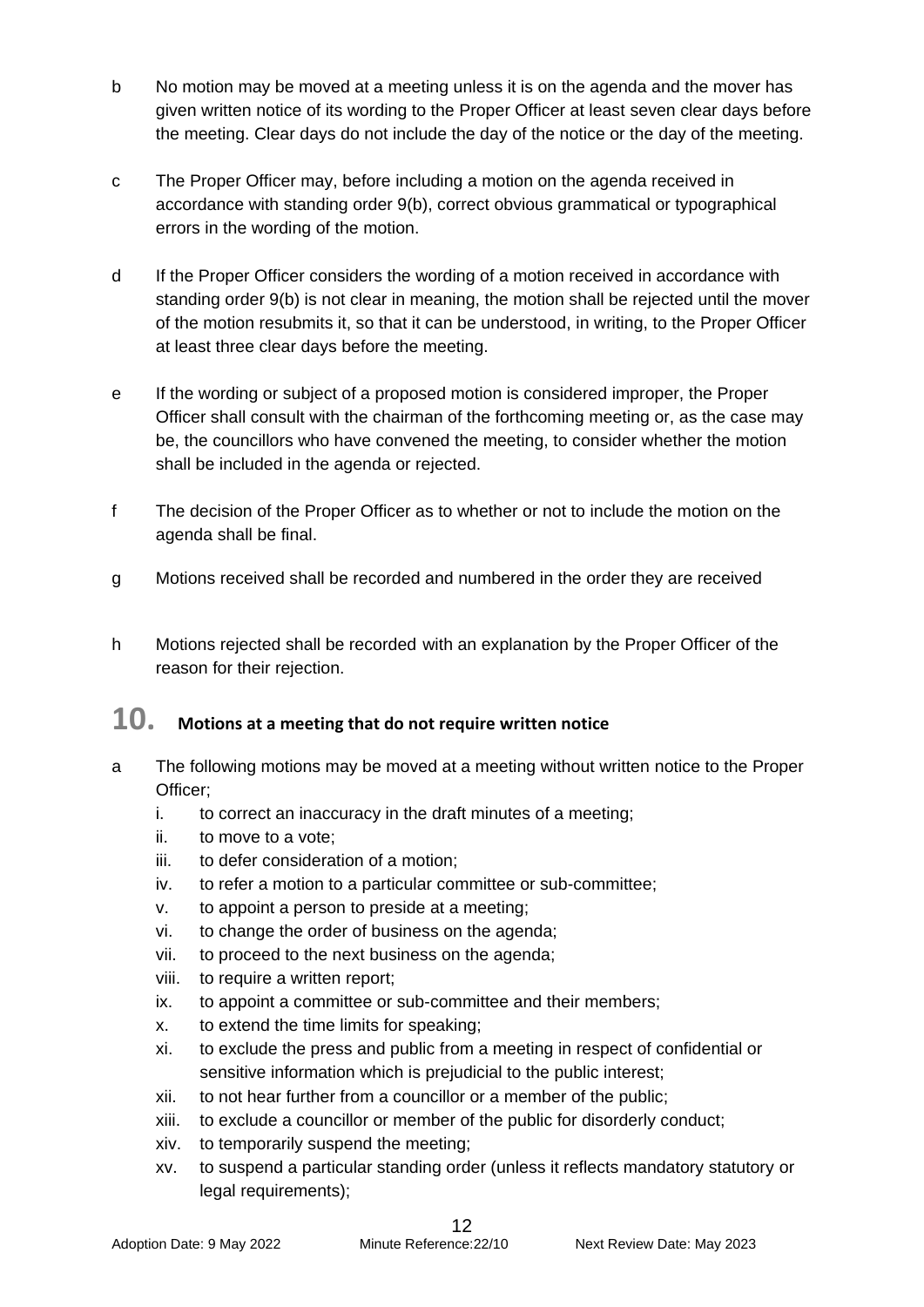xvi. to adjourn the meeting;

xvii. to close a meeting.

## **11. Management of Information**

#### **a The council shall have in place and keep under review, technical and organisational measures to keep secure information (including personal data) which it holds in papers and electronic form. Such arrangements shall include deciding who has access to personal data and encryption of personal data**

- b The council shall have in place, and keep under review, policies for the retention and safe destruction of all information (including personal data) which it holds in paper and electronic form. The council's retention policy shall confirm the period for which information (including personal data) shall be retained or if this is not possible the criteria used to determine that period (e.g. the Limitation Act 1980)
- c The agenda, papers that support the agenda and the minutes of a meeting shall not disclose or otherwise undermine confidential information or personal data without legal justification.
- d Councillors, staff, the council's contractors and agents shall not disclose confidential information or personal data without legal justification.

## **12. Draft minutes**

- a If the draft minutes of a preceding meeting have been served on councillors with the agenda to attend the meeting at which they are due to be approved for accuracy, they shall be taken as read.
- b There shall be no discussion about the draft minutes of a preceding meeting except in relation to their accuracy. A motion to correct an inaccuracy in the draft minutes shall be moved in accordance with standing order 10(a)(i).
- c The accuracy of draft minutes, including any amendment(s) made to them, shall be confirmed by resolution and shall be signed by the chairman of the meeting and stand as an accurate record of the meeting to which the minutes relate.
- d If the chairman of the meeting does not consider the minutes to be an accurate record of the meeting to which they relate, s/he shall sign the minutes and include a paragraph in the following terms or to the same effect:

"The chairman of this meeting does not believe that the minutes of the meeting of the ( ) held on [date] in respect of ( ) were a correct record but his/her view was not upheld by the meeting and the minutes are confirmed as an accurate record of the proceedings."

e Subject to the publication of draft minutes in accordance with standing order 20(a) and following a resolution which confirms the accuracy of the minutes of a meeting, the draft minutes or recordings of the meeting for which approved minutes exist shall be destroyed.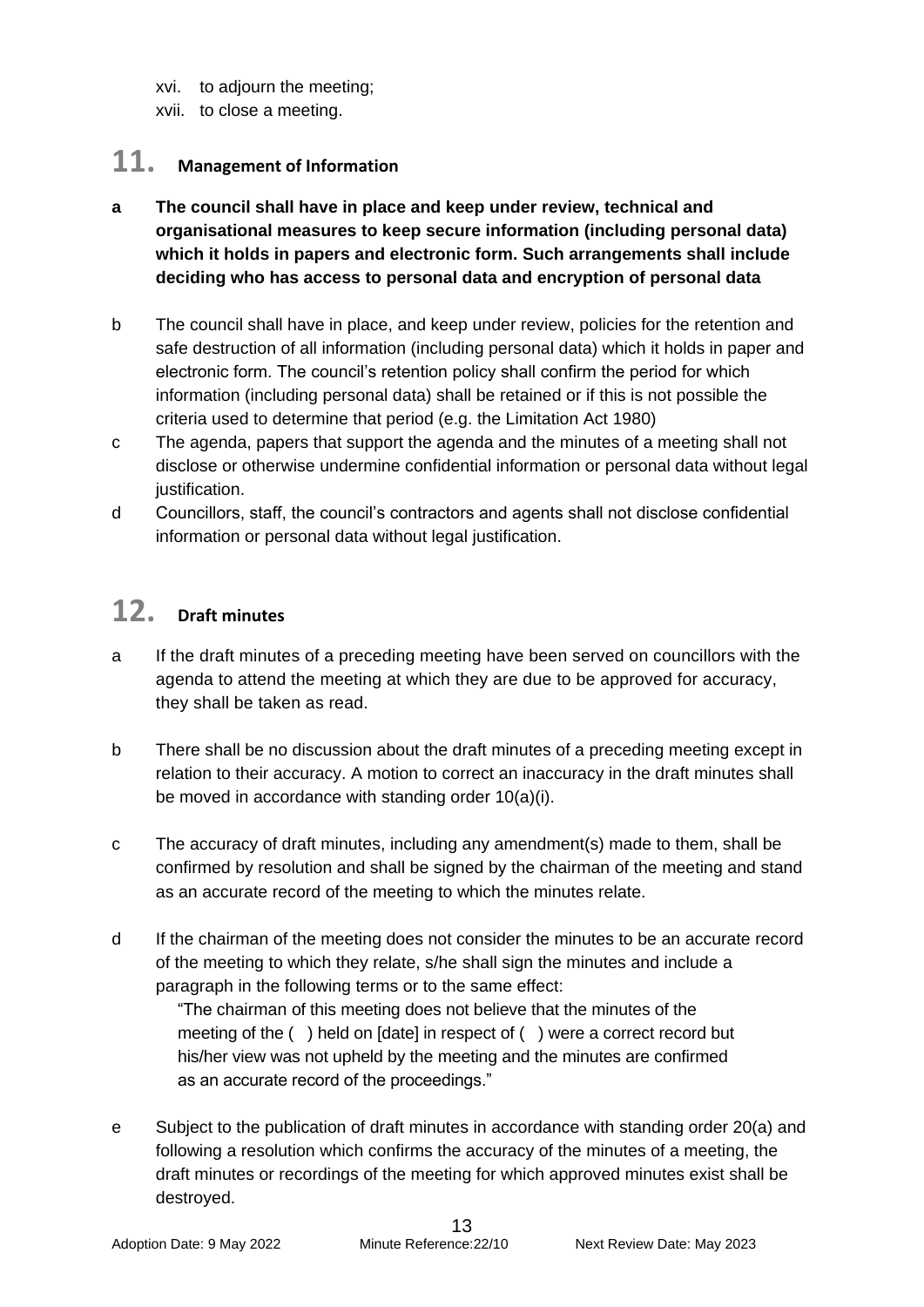## **13. Code of conduct and dispensations**

*(see also standing order 3(u))*

- a All councillors and non-councillors with voting rights shall observe the code of conduct adopted by the council.
- b Unless s/he has been granted a dispensation, a councillor or non-councillor with voting rights shall withdraw from a meeting when it is considering a matter in which s/he has a disclosable pecuniary interest. S/he may return to the meeting after it has considered the matter in which s/he had the interest.
- c Unless s/he has been granted a dispensation, a councillor or non-councillor with voting rights shall withdraw from a meeting when it is considering a matter in which s/he has another interest if so required by the council's code of conduct. S/he may return to the meeting after it has considered the matter in which s/he had the interest.
- d **Dispensation requests shall be in writing and submitted to the Proper Officer** as soon as possible before the meeting, or failing that, at the start of the meeting for which the dispensation is required.
- e A decision as to whether to grant a dispensation shall be made by a meeting of the council, or committee, for which the dispensation is required, and that decision is final.
- f A dispensation request shall confirm:
	- i. the description and the nature of the disclosable pecuniary interest or other interest to which the request for the dispensation relates;
	- ii. whether the dispensation is required to participate at a meeting in a discussion only or a discussion and a vote;
	- iii. the date of the meeting or the period (not exceeding four years) for which the dispensation is sought; and
	- iv. an explanation as to why the dispensation is sought.
- g Subject to standing orders 13(d) and (f), dispensations requests shall be considered by the Proper Officer before the meeting or, if this is not possible, at the start of the meeting for which the dispensation is required
- **h A dispensation may be granted in accordance with standing order 13(e) above if having regard to all relevant circumstances the following applies:**
	- **i. without the dispensation the number of persons prohibited from participating in the particular business would be so great a proportion of the meeting transacting the business as to impede the transaction of the business;**
	- **ii. granting the dispensation is in the interests of persons living in the council's area; or**
	- **iii. it is otherwise appropriate to grant a dispensation.**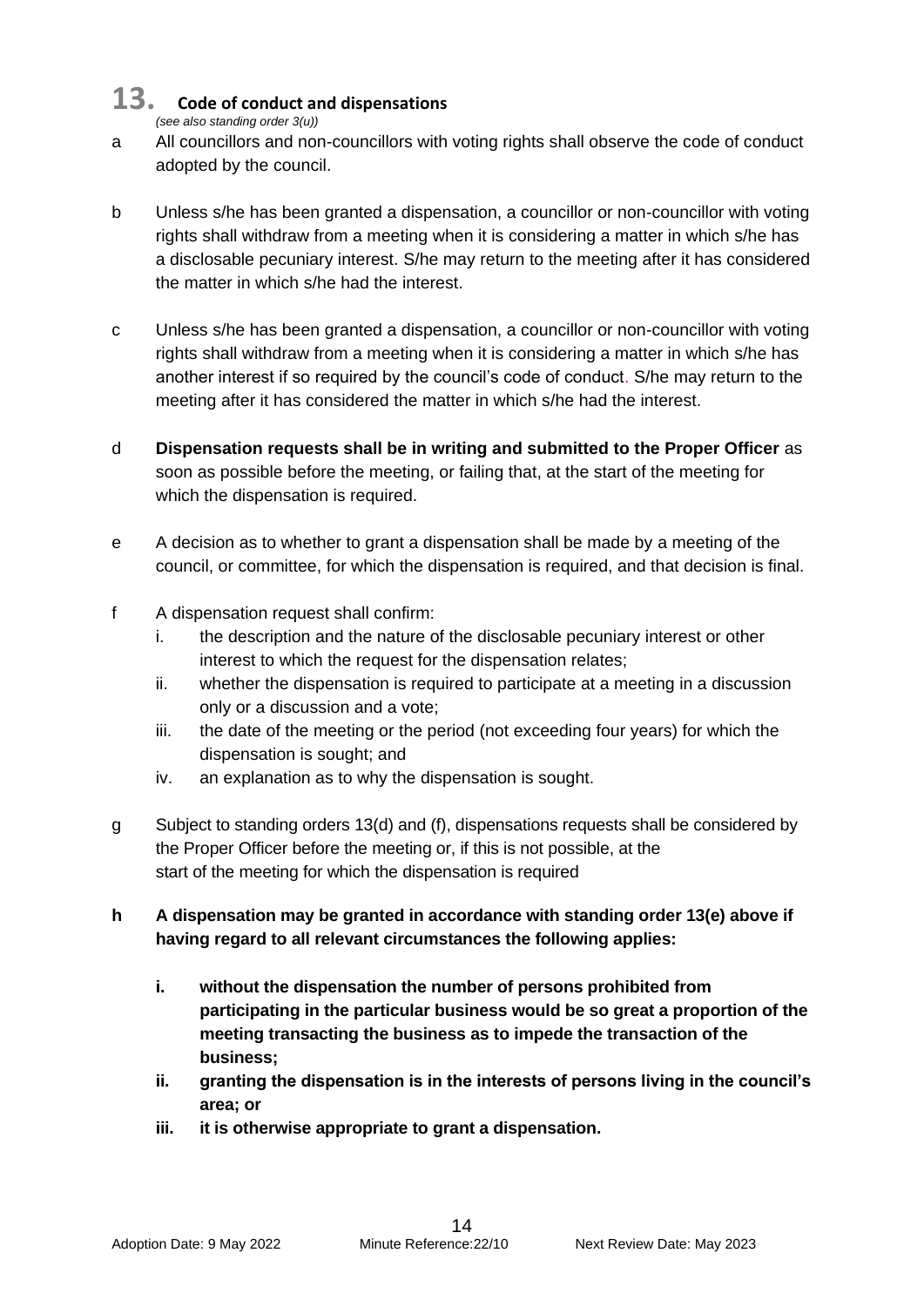## **14. Code of conduct complaints**

- a Upon notification by Wokingham Borough Council that it is dealing with a complaint that a councillor or non-councillor with voting rights has breached the council's code of conduct, the Proper Officer shall, subject to standing order 11, report this to the council.
- b Where the notification in standing order 14(a) above relates to a complaint made by the Proper Officer, the Proper Officer shall notify the Chairman of Council of this fact, and the Chairman shall nominate another staff member to assume the duties of the Proper Officer in relation to the complaint until it has been determined and the council has agreed what action, if any, to take in accordance with standing order 14(d).
- c The council may:
	- i. provide information or evidence where such disclosure is necessary to investigate the complaint or is a legal requirement;
	- ii. seek information relevant to the complaint from the person or body with statutory responsibility for investigation of the matter;
- **d Upon notification by Wokingham Borough Council that a councillor or noncouncillor with voting rights has breached the council's code of conduct, the council shall consider what, if any, action to take against him. Such action excludes disqualification or suspension from office.**

## **15. Proper Officer**

- a The Proper Officer shall be either (i) the clerk or (ii) other staff member(s) nominated by the council to undertake the work of the Proper Officer when the Proper Officer is absent.
- b The Proper Officer shall:
	- i. **at least three clear days before a meeting of the council, a committee** or a sub-committee**,** 
		- **serve on councillors, by delivery or post at their residences or by email authenticated in such manner as the Proper Officer thinks fit, a signed summons confirming the time, place and the agenda (provided the councillor has consented to service by email), and**
		- **Provide, in a conspicuous place, public notice of the time, place and agenda (provided that the public notice with agenda of an extraordinary meeting of the council convened by councillors is signed by them).**

*See standing order 3(b) for the meaning of clear days for a meeting of a full council and standing order 3 (c) for a meeting of a committee.* 

ii. subject to standing order 9, include on the agenda all motions in the order received unless a councillor has given written notice at least 4 days before the meeting confirming his/her withdrawal of it;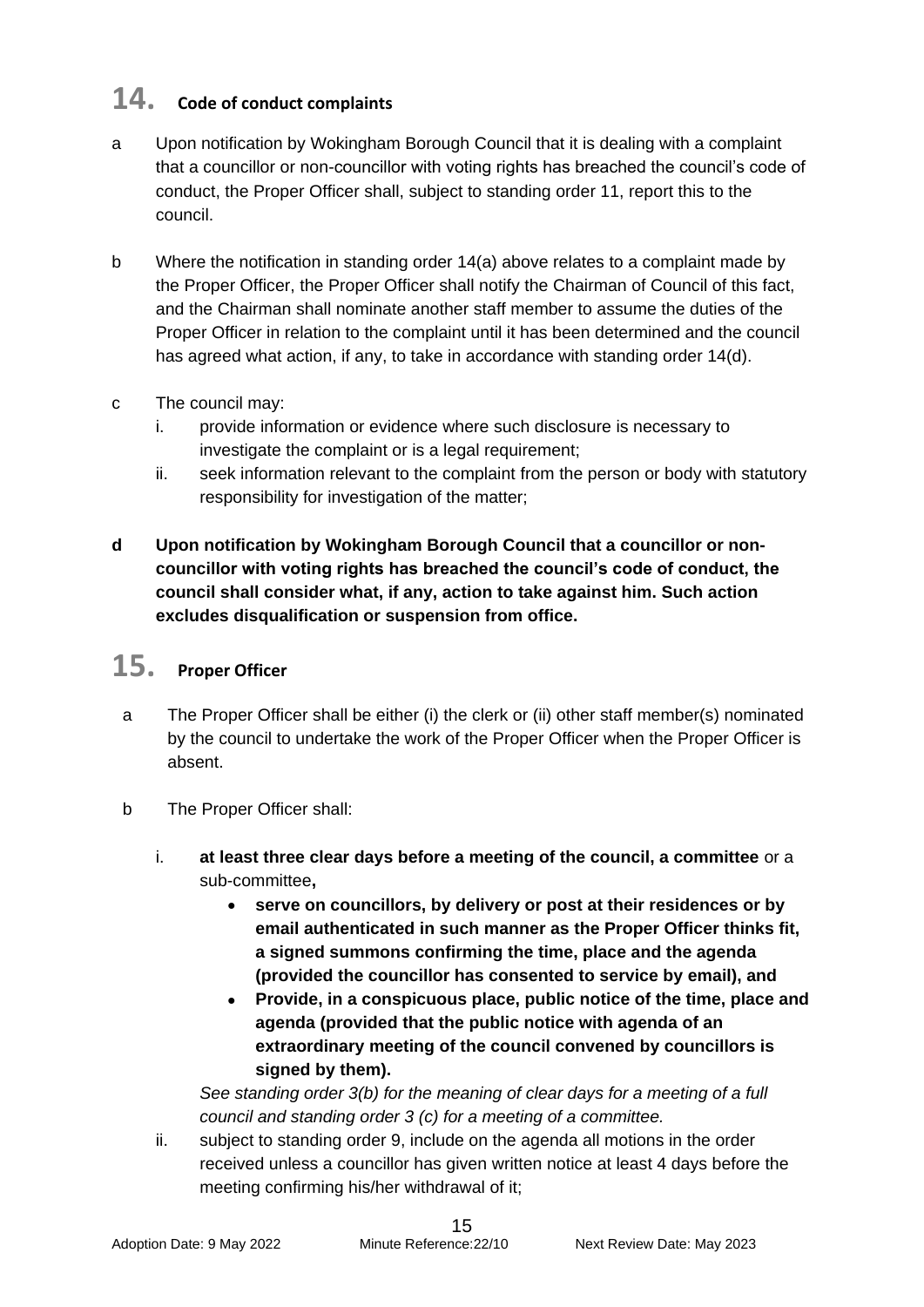- iii. **convene a meeting of full council for the election of a new Chairman of the Council, occasioned by a casual vacancy in his office;**
- iv. **facilitate inspection of the minute book by local government electors;**
- v. **receive and retain copies of byelaws made by other local authorities;**
- vi. hold acceptance of office forms from councillors;
- vii. hold a copy of every councillor's register of interests;
- viii. assist with responding to requests made under freedom of information legislation and rights exercisable under data protection legislation, in accordance with the council's relevant policies and procedures;
- ix. liaise, as appropriate, with the council's Data Protection Officer (if there is one);
- x. receive and send general correspondence and notices on behalf of the council except where there is a resolution to the contrary;
- xi. assist in the organisation of, storage of, access to, security of and destruction of data held by the Council in paper and electronic form subject to the requirements of data protection and freedom of information legislation and other legitimate requirements (e.g. the Limitation Act 1980);
- xii. arrange for legal deeds to be executed; *(See also standing order 23);*
- xiii. arrange or manage the prompt authorisation, approval, and instruction regarding any payments to be made by the council in accordance with its financial regulations;
- xiv. record every planning application notified to the council and the council's response to the local planning authority in an electronic file created for such purpose;
- xv. refer a planning application received by the council to the Chairman or in his absence the Vice-Chairman of the Council within two working days of receipt to facilitate an extraordinary meeting if the nature of a planning application requires consideration before the next ordinary meeting of the council;
- xvi. manage access to information about the council via the publication scheme; and
- xvii. retain custody of the seal of the council (if any) which shall not be used without a resolution to that effect. *(see also standing order 23)*
- xviii. *Action or undertake activity or responsibilities instructed by resolution or contained in standing orders.*
- *c The Parish Clerk has the delegated authority to undertake the following matters on behalf of the council:*
- *i. The day to day administration, development, management and promotion of council services and associated activities, together with routine inspections and control*
- *ii. The day to day supervision, control and management of all staff employed by the council*
- *iii. Authorisation of routine expenditure as set out in Financial Regulations*
- *iv. Emergency expenditure as set out in Financial Regulations*
- *v. The short-term licensing of events and activities taking place on council land and in council owned premises*
- *vi. Delegated actions of the Parish Clerk shall be in accordance with Standing Orders and Financial Regulations*
- *vii. In the event of a decision being required outside of the approved calendar of meetings, to seek advice from the Chairman and Vice-Chairman as to whether the matter is of sufficient urgency and importance to convene an extraordinary meeting*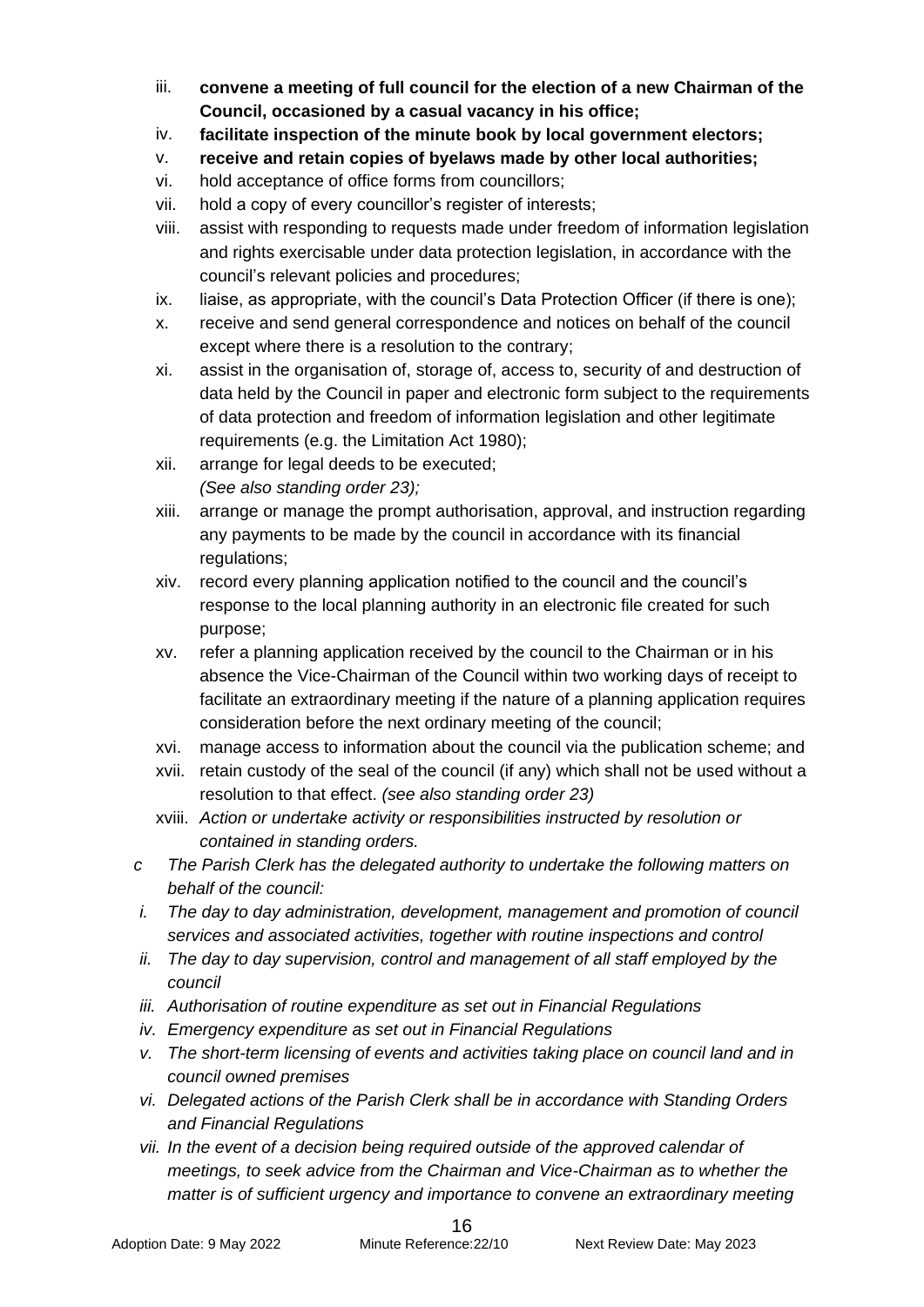*of the council or appropriate committee. Where an extraordinary meeting cannot be lawfully convened or is inquorate, to seek approval by email from a number of councillors at least equal to and ideally greater than the quorum of the relevant body, prior to undertaking a course of action. A record should be kept of any such actions.* 

## **16. Responsible Financial Officer**

The council shall appoint appropriate staff member(s) to undertake the work of the Responsible Financial Officer (RFO) when the Responsible Financial Officer is absent. In the absence of the RFO, the Deputy Clerk (Finance) will undertake the work of the RFO

## **17. Accounts and accounting statements**

- a "Proper practices" in standing orders refer to the most recent version of "Governance and Accountability for Local Councils – a Practitioners' Guide"
- b All payments by the council shall be authorised, approved and paid in accordance with the law, proper practices and the council's financial regulations.
- c The Responsible Financial Officer shall supply to each councillor as soon as practicable after 30 June, 30 September and 31 December in each year a statement to summarise:
	- i. the council's receipts and payments for each quarter;
	- ii. the council's aggregate receipts and payments for the year to date;
	- iii. the balances held at the end of the quarter being reported and which includes a comparison with the budget for the financial year and highlights any actual or potential overspends.
- d As soon as possible after the financial year end at 31 March, the Responsible Financial Officer shall provide:
	- i. each councillor with a statement summarising the council's receipts and payments for the last quarter and the year to date for information; and
	- ii. to the full council the accounting statements for the year in the form of Section 2 of the annual governance and accountability return, as required by proper practices, for consideration and approval.
- e The year-end accounting statements shall be prepared in accordance with proper practices and apply the form of accounts determined by the council (receipts and payments) for the year to 31 March. A completed draft annual governance and accountability return shall be presented to all councillors at least 14 days prior to anticipated approval by the council. The annual governance and accountability return of the council, which is subject to external audit, including the annual governance statement, shall be presented to council for consideration and formal approval before 30 June.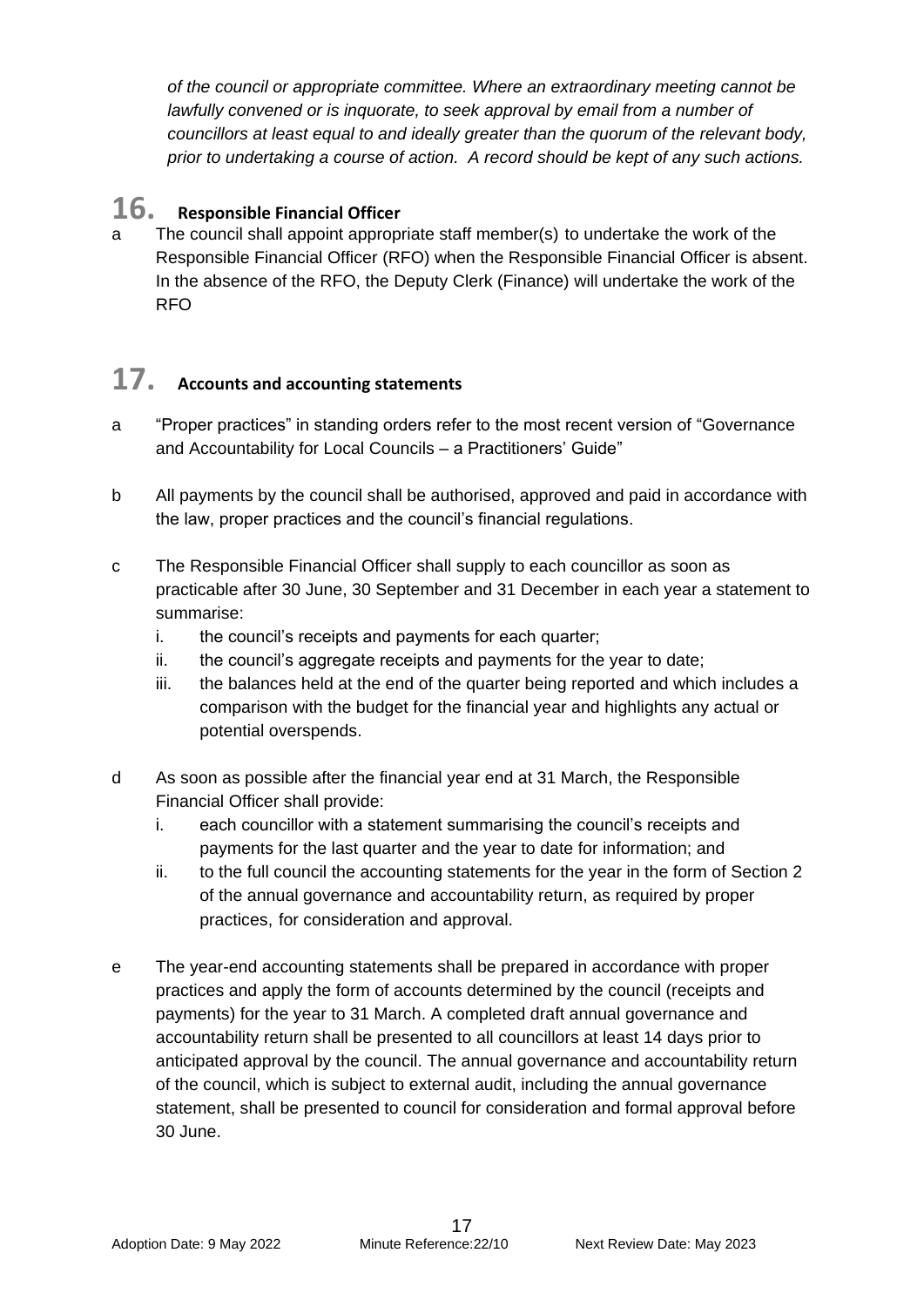## **18. Financial controls and procurement**

- a The council shall consider and approve financial regulations drawn up by the Responsible Financial Officer, which shall include detailed arrangements in respect of the following:
	- i. the keeping of accounting records and systems of internal controls;
	- ii. the assessment and management of financial risks faced by the council;
	- iii. the work of the independent internal auditor in accordance with proper practices and the receipt of regular reports from the internal auditor, which shall be required at least annually;
	- iv. the inspection and copying by councillors and local electors of the council's accounts and/or orders of payments; and
	- v. procurement policies, including the setting of values for different procedures where the contract has an estimated value as specified in the Financial Regulations. .
- b Financial regulations shall be reviewed regularly and at least annually for fitness of purpose.
- c Any expenditure incurred by the council shall be in accordance with the Financial **Regulations**
- d **A public contact regulated by the Public Contracts Regulations 2015 with an estimated value in excess of £25,000 but less than the relevant thresholds in standing order 18(f) is subject to Regulations 109-114 of the Public Contracts Regulations 2015 which include a requirement on the council to advertise the contract opportunity on the Contracts Finder website regardless of what other means it uses to advertise the opportunity unless it proposes to use an existing list of approved supplies (framework agreement)**
- e Subject to additional requirements in the financial regulations of the council, the tender process for contracts for the supply of goods, materials, services or the execution of works shall include, as a minimum, the following steps:
	- i. a specification for the goods, materials, services or the execution of works shall be drawn up;
	- ii. an invitation to tender shall be drawn up to confirm (i) the council's specification (ii) the time, date and address for the submission of tenders (iii) the date of the council's written response to the tender and (iv) the prohibition on prospective contractors contacting councillors or staff to encourage or support their tender outside the prescribed process;
	- iii. the invitation to tender shall be advertised in any manner that is appropriate;
	- iv. tenders are to be submitted in writing in a sealed marked envelope addressed to the Proper Officer;
	- v. tenders shall be opened by the Proper Officer in the presence of at least one councillor after the deadline for submission of tenders has passed;
	- vi. tenders are to be reported to and considered by the appropriate meeting of the council or a committee or sub-committee with delegated responsibility.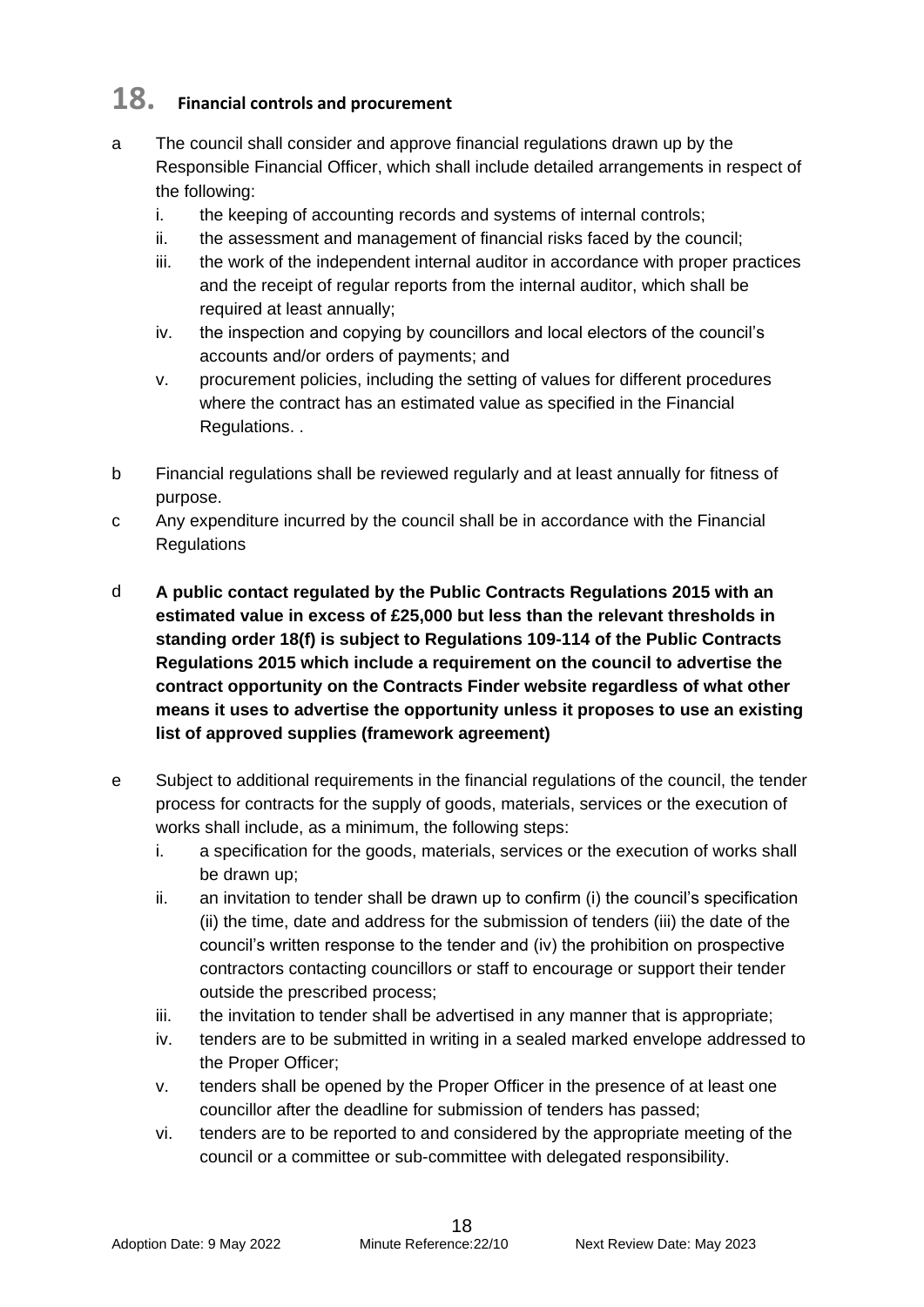- f Neither the council, nor a committee or a sub-committee with delegated responsibility for considering tenders, is bound to accept the lowest value tender.
- g **A public contract regulated by the Public Contracts Regulations 2015 with an estimated value in excess of £189,330 for a public service or supply contract or in excess of £4,733,252 for a public works contract shall comply with the relevant procurement procedure and other requirements in the Public Regulatins 2105 which include advertising the contract opportunity on the Find a Tender Contracts Finder website.**
- h **A public contract in connection with the supply of gas, heat, electricity, drinking water, transport services, or postal services to the public; or the provision of a port or airport; or the exploration for or extraction of gas, oil or solid fuel with an estimated value in excess of £378,660 for a supply, services or design contract; or in excess of £4,733,252 for a works contract; or £663,540 for a social and other specific services contract shall comply with the relevant procurement procedures and other requirements in the Utilities Contracts Regulations 2016.**

## **19. Handling staff matters**

- a A matter personal to a member of staff that is being considered by a meeting of council is subject to standing order 11.
- b Staff sickness absence, performance appraisals and grievance matters shall be dealt with in accordance with adopted parish council policies and procedures and where appropriate/necessary, will be reported to the Staffing Committee. The staffing committee shall undertake the annual appraisal of the Parish Clerk
- c Subject to the council's policy regarding the handling of grievance matters, the council's most senior employee (or other employees) shall contact the chairman or in his absence, the vice-chairman in respect of an informal or formal grievance matter, and this matter shall be reported back and progressed by resolution of the Council.
- d Subject to the council's policy regarding the handling of grievance matters, if an informal or formal grievance matter raised by the Clerk relates to the Chairman or Vice-Chairman of the council, this shall be communicated to another member of the council, which shall be reported back and progressed by resolution of the council.
- e Any persons responsible for all or part of the management of staff shall treat as confidential the written records of all meetings relating to their performance, capabilities, grievance or disciplinary matters.
- f In accordance with standing order 11(a), persons with line management responsibilities shall have access to staff records referred to in standing order 19(f).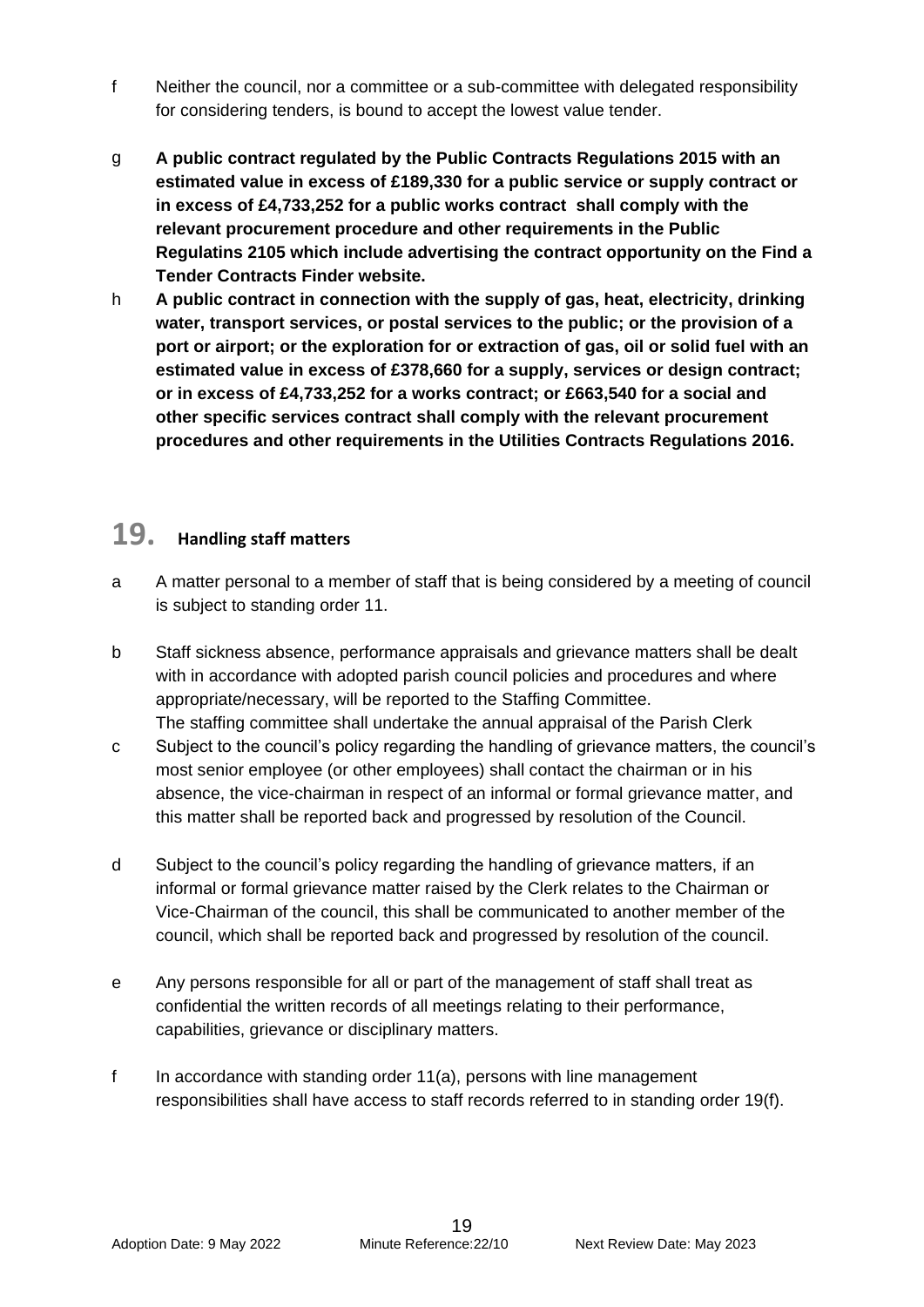## **20. Responsibilities to provide information**

*(See also standing order 21)*

- **a In accordance with freedom of information legislation, the Council shall publish information in accordance with its publication scheme and respond to requests for information held by the council.**
- **b The council shall publish information in accordance with the requirements of the Local Government (Transparency Requirements) (England) Regulations 2015**

#### **21. Responsibilities under data protection legislation**

- a. The council may appoint a Data Protection Officer.
- **b. The council shall have policies and procedures in place to respond to an individual exercising statutory rights concerning his/her personal data**
- **c. The council shall have a written policy in place for responding to and managing a personal data breach**
- **d. The council shall keep a record of all personal data breaches comprising the facts relating to the personal data breach, its effects and the remedial action taken.**
- **e. The council shall ensure that information communicated in its privacy notice(s) is in an easily accessible and available form and kept up to date.**
- **f. The council shall maintain a written record of its processing activities.**

## **22. Relations with the press/media**

a Requests from the press or other media for an oral or written comment or statement from the Council, its councillors or staff shall be handled in accordance with the Council's policy in respect of dealing with the press and/or other media.

#### **23. Execution and sealing of legal deeds**

*See also standing orders 15(b)(xii) and (xvii)..*

- a A legal deed shall not be executed on behalf of the council unless authorised by a resolution.
- **B Subject to standing order 23(a), any two councillors may sign, on behalf of the council, any deed required by law and the Proper Officer shall witness their signatures.**
- **24. Communicating with District and County or Unitary councillors**